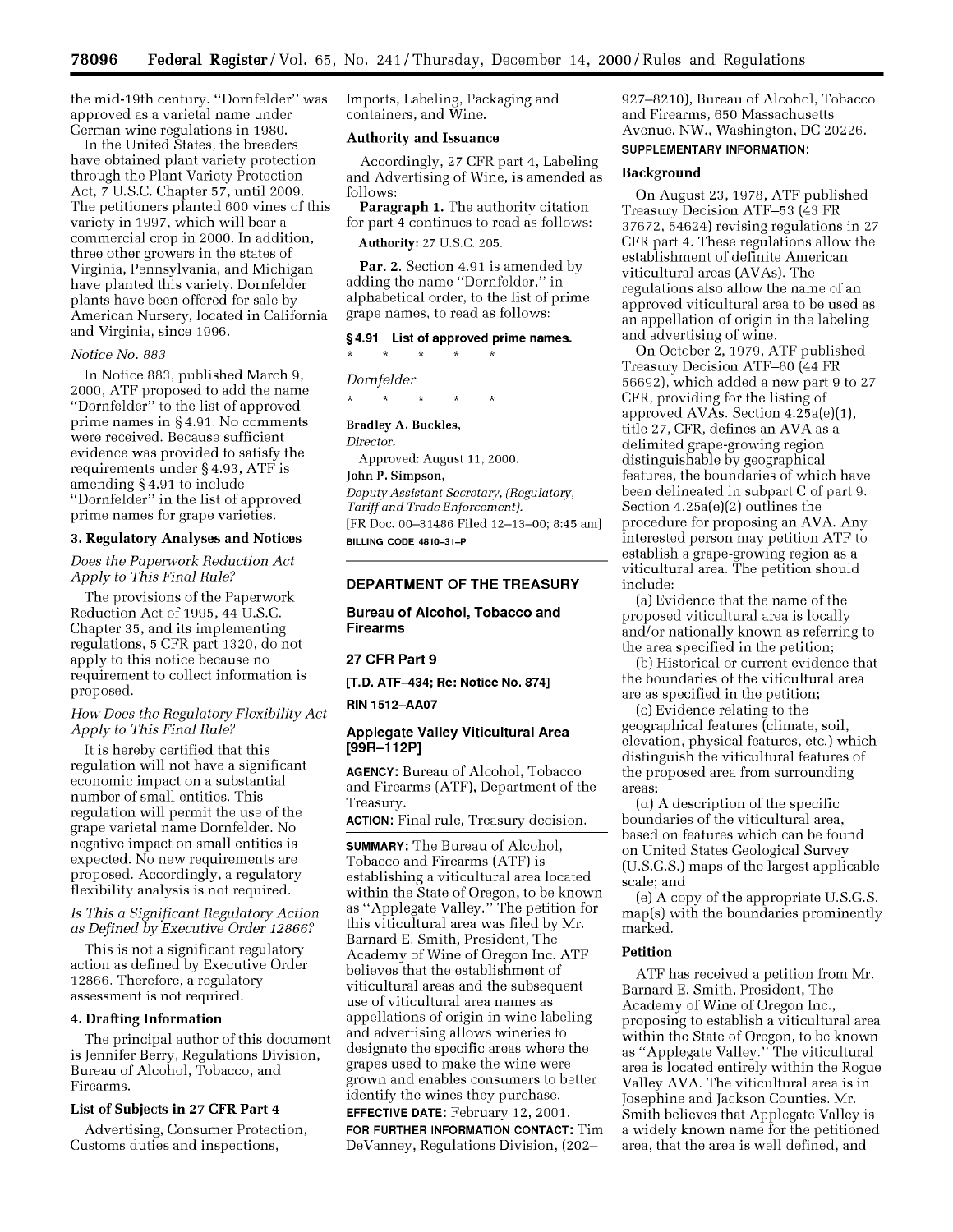that the area is distinguished from other areas by its soil and climate.

The Applegate Valley has been a grape-growing region since 1870 when A. H. Carson began planting 30 acres of grapes along North Applegate Road. There are now 23 vineyards in the valley. In the original petition, Mr. Smith noted there were six bonded wineries and 235 acres of grapes in the proposed area. Since the publication of the notice, the petitioner amended his statement regarding the number of bonded wineries: there are four bonded wineries in the Applegate Valley. One commentor provided an acreage update by stating that there are now over 340 acres that have been planted to grapes within the Applegate Valley.

## Notice of Proposed Rulemaking

In response to this petition, ATF published a notice of proposed rulemaking, Notice No. 874, in the **Federal Register** on May 6, 1999 [64 FR 24308], proposing the establishment of the Applegate Valley viticultural area. The notice requested comments from interested persons by July 6, 1999.

## Name **Evidence**

ATF found that usage of the name Applegate Valley is well established. There are many businesses, organizations and at least one community event (the Applegate Valley Harvest Festival), that employ the use of this name. The Applegate River was named for one or more of the Applegate brothers who explored the area in 1846. The U.S.G.S. map used to show the boundaries of the area (Medford, Oregon; California 1955, Revised 1976, (NK 10-5), scale 1:250,000) uses the name Applegate River and shows the town of Applegate within the Applegate Valley viticultural area. The following are evidence of Applegate Valley's name recognition.

\* "The Wine Appellations of Oregon" map published by the Oregon Wine Marketing Coalition shows the Applegate Valley and mentions it in its notes.

• The Oxford Companion to Wine (first edition) mentions the Applegate Valley on page 693.

\* The Oregon Winegrape Growers' Guide devotes several paragraphs to a discussion of the Applegate Valley as one of Oregon's grape-growing areas.

• Treasury Decision ATF-310 (The Rogue Valley Viticultural Area) refers to the Applegate Valley within the Rogue Valley viticultural area.

#### **Geographical Features**

### *Evidence of Boundaries and Topography*

The boundaries of the viticultural area are within Jackson and Josephine Counties in the State of Oregon. The area is entirely within the Rogue Valley viticultural area. The Rogue Valley viticultural area has three distinct subregions: Applegate Valley and two other valleys that have not been designated as AVAs, Illinois Valley and Bear Creek Valley. The Illinois Valley lies to the west of the Applegate Valley and Bear Creek Valley lies directly to the east of the AVA.

The Applegate Valley is approximately 50 miles long, running from its southeast origins near the California border, in a generally northwest direction, to where it joins the Rogue River, just west of Grants Pass.

Applegate Valley is surrounded by the Siskiyou Mountains. The Siskiyou Mountains are believed to have been created in the Jurassic period by upthrusts of the ocean floor as a plate forced its way under the continental shelf. To Applegate Valley's east and south is the Rogue River National Forest. To its west is the Siskiyou National Forest. Both of the National Forests' boundaries have been identified by the U.S. Forest Service and were used to identify the boundaries of the Applegate Valley AVA where appropriate. A portion of the western boundaries, and most of the northern boundaries, are established by straightline segments drawn between prominent physical features of the terrain, mostly mountaintops. The boundaries of the Applegate Valley AVA are more particularly discussed in § 9.165(c) of the regulations, as identified at the end of this Treasury Decision.

## *Soil*

The petitioner submitted a soil analysis listing the principal soil series from Applegate Valley, Bear Creek Valley and Illinois Valley vineyards. As indicated earlier, these three subregions are located in the Rogue Valley viticultural area. The principal soil series from vineyards located in each of these subregions are: (1) Applegate Valley: Central Point, Cove, Kerby, Manita, Ruch and Shefflein; (2) Bear Creek Valley: Agate-Winlow Complex, Brockman, Carney, Central Point, Coleman, Darrow, Evans, Holland, Medford, Provig-Agate Complex, Ruch, Selmac, Shefflein, Vannoy and Wapato; (3) Illinois Valley: Brockman, Cornutt-Dubakella Complex, Foehlin, Kerby,

Pollard and Takilma. Based on this soil analysis, the Applegate Valley and Bear Creek Valley vineyards have three principal soil series in common: Central Point, Ruch and Shefflein. It is also apparent that Illinois Valley and Applegate Valley vineyards have one principal soil series in common, Kerby.

Soil types in the Applegate Valley are generally granite in origin as opposed to the volcanic origin of the Cascade Mountains to the east. Most of the Applegate Valley vineyards are planted on stream terraces or alluvial fans providing deep well-drained soils. The leaching of the more basic soil components found in the Illinois Valley have left the soil slightly more acidic than the soils in the Applegate Valley. The soils to the east of Applegate Valley near Bear Creek Valley tend to be less acidic than the soils in the Applegate Valley. Applegate Valley soils have a pH of between 6.1 and 6.5. In The Oregon Winegrape Growers' Guide, Ken Browning writes that a pH of 6.0 to 6.5 is ideal for desirable microbiological activity, nutrient availability, and nutrient balance.

#### *Climate*

The natural geographic boundaries of the Applegate Valley provide for its distinct climate in terms of rainfall, degree-days and temperature. Specifically, the Siskiyou Mountains separate the Applegate Valley's western side from the Illinois Valley and its eastern side from Bear Creek Valley. This further accentuates climatic differences between the three valleys, coupled with a lessening of the marine influence, when moving from a west to east direction.

According to The Oregon Winegrape Growers' Guide, "As one moves from west to east, or from the Illinois River Valley including Selma to the Applegate Valley and into the Rogue Valley, good grape-growing sites generally become warmer due to the lessening of the marine air influence." The Oregon Winegrape Growers' Guide goes on to point out that earlier ripening varieties such.as Pinot noir, Early Muscat, and Gewurztraminer, do well in the Illinois Valley. In contrast, the Applegate Valley with its Region II temperature range can ripen Cabernet Sauvignon, Merlot, and Chardonnay two to three weeks earlier than is possible in the Illinois Valley.

As mentioned earlier, Applegate Valley AVA is located in Jackson and Josephine Counties. The USDA Natural Resources Conservation Service, National Water and Climate Center, has climate data for Jackson and Josephine Counties, which is available from the USDA web site at *http://wcc.nrcs.*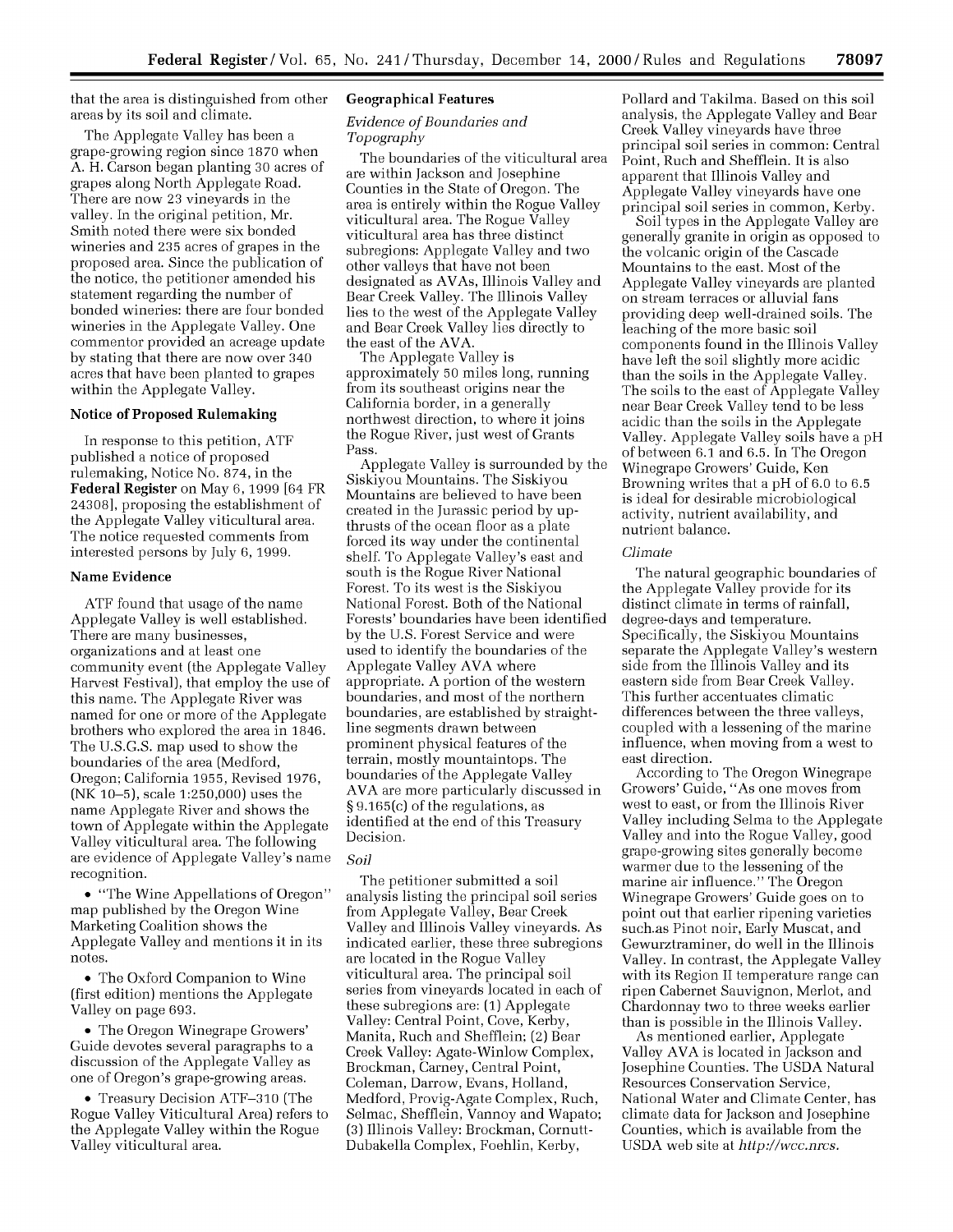*usda.gov/water/climate/.* Temperature and precipitation differences in Applegate Valley and surrounding areas are illustrated by the data collected during 1961 through **1990** at five weather stations. The Ruch weather station is located inside the Applegate Valley AVA boundaries and data from that site is used to approximate the climate conditions of this viticultural area. The four other weather stations located outside the AVA, are: (1) Cave Junction, located in the Illinois Valley, in Josephine County, which is in close proximity to the AVA's southwest boundaries; (2) Grants Pass, in Josephine County, which is in close proximity the AVA's northwest boundaries; **(3)** Medford, located in the Bear Creek Valley in Jackson County, which is in close proximity to the AVA's northeast boundaries; and (4) Ashland, also in Jackson County, which is in close proximity to the AVA's southeast boundaries.

Climatological statistics are as follows: Cave Junction (Illinois Valley) has an average annual precipitation of **59.57** inches. Average annual precipitation declines steadily, when proceeding in a generally eastern direction: starting with Grants Pass at **30.89** inches, into Applegate Valley at Ruch with 26.01 inches, then Medford, in Bear Creek Valley, with **20.56** inches and finally, Ashland reporting 19.26 inches. This illustrates the following precipitation differences when comparing each of the four weather sites with the Ruch (Applegate Valley) site: Cave Junction had the highest precipitation with **33.56** inches more than Ruch; Grants Pass had 4.9 inches more; Medford had **5.5** inches less; and Ashland with **6.8** inches less than Ruch. This shows that Applegate Valley has a distinct and measurable climatic difference from its surrounding areas in terms of average annual precipitation.

The growing degree-days records (from the same source as the precipitation records presented above) provide another climatic difference between the Applegate Valley and the surrounding areas. A growing degreeday is defined as a unit of heat available for plant growth. It is calculated by taking the average daily temperature (adding the maximum and minimum daily temperatures, then dividing by two) and subtracting the temperature below which growth is minimal for the principal crops in the area. The temperature threshold used for determining minimal growth was 40 degrees Fahrenheit. The temperature data places the average yearly degreedays at the Ruch site (Applegate Valley) at **5108.** The average yearly degree-days,

beginning with the stations outside of the Applegate Valley boundaries are as follows: Southwest at Cave Junction (Illinois Valley) registers **5008** degreedays; northwest at Grants Pass reported **5689;** northeast at Medford (Bear Creek Valley) measured **5086,** and southeast at Ashland had 4836. In comparing the degree-days of Ruch (Applegate Valley) with the four others, it is clear that a measurable difference in degree-days exists between Applegate Valley and the surrounding areas: The largest temperature variation was at Grants Pass, which had **583** more degree-days than Applegate Valley, and the smallest difference was at Medford (Bear Creek Valley), which had 20 degree-days less than Applegate Valley.

## Comments on Notice of Proposed **Rulemaking**

ATF received **28** letters of comment in response to Notice No. **874.** Of the **28** comments ATF received, 22 (with a total of **27** signatures) favored creating the Applegate Valley viticultural area; six (with a total of seven signatures) were opposed. The petitioner submitted additional supporting documentation about soil and climate for areas within and outside of the viticultural area, which was included in the rulemaking record. This information included soil maps, precipitation and temperature records. All of these comments were given careful consideration in the preparation of the final rule.

Commentors who supported the establishment of an Applegate Valley AVA confirmed that Applegate Valley has distinct weather and growing conditions. One respondent, Mr. Robert Kerivan, President of Bridgeview Vineyards, stated that the Applegate Valley is known for Bordeaux style grapes-merlot, syrah and cabernet sauvignon-specifically due to its warmer climate. Four of the commentors specifically noted the distinct soils of Applegate Valley along with six who cited the unique geographic features of the AVA. Climate was the most common basis for support with **16** commentors in favor of Applegate Valley's AVA approval.

The respondents opposed to establishing Applegate Valley viticultural area challenge the existence of significant differences between Applegate Valley and the surrounding Rogue Valley viticultural area. The majority of the opposition based their objection on the overall similarity of the climate and soils of the Rogue Valley viticultural area and the Applegate Valley. One commentor noted that the different soils of the Rogue Valley viticultural area are "a jigsaw puzzle of

soils which occur repeatedly in all parts of the region." Opponents want the Rogue Valley left as one area. Three of the six opposing commentors expressed concerns about the fragmenting of the Rogue Valley viticultural area. Two of these commentors stated that there should not be an Applegate Valley AVA since the quality of the wine is not distinct from those produced in the surrounding areas. Yet, both commentors describe the wine from Applegate Valley as "bland" and "brash." One of the commentors voiced concerns about having "a noticeable negative financial impact on the other established wineries and growers" outside the Applegate Valley AVA.

## **ATF's Decision**

ATF believes that the evidence supports the establishment of an Applegate Valley AVA. While ATF agrees there are similarities associated with Applegate Valley and the surrounding Rogue Valley, we believe that the confluence of distinctions, in soil, climate and name recognition, are sufficient to demarcate the Applegate Valley as an AVA. As evidenced above, the petition clearly satisfies the criteria in **27** CFR 4.25(a)(e)(2) with respect to name recognition, boundaries and geographical features. As set forth above, Applegate Valley is also recognized as having a distinct climate from the areas that surround it.

The Applegate Valley is encompassed by the Rogue Valley and, therefore, is considered a sub-appellation of the Rogue Valley. (A sub-appellation is the smaller delimited grape-growing region that is bounded by the larger delimited grape-growing region.) As with many sub-appellations, the similarities are implicitly recognized by the approval of the primary appellation. Rogue Valley, the primary appellation, and Applegate Valley, the sub-appellation, are not exceptions to this situation.

Marketing materials for Rogue Valley wineries, along with viticultural reference books, cite the Applegate Valley as a distinct sub-appellation. Ted Jordan Meredith, in his book Northwest Wine Companion, specifically describes the Applegate Valley as being "one of the warmest grape-growing areas in western Oregon \* \* **\*".** A web page titled TOUR WINE COUNTRY by The Oregon Pinot Noir Club (http:// www.oregonpinotnoir.com/Merchant/ tourrgsm.htm) states that Rogue Valley has three distinct sub-appellations. Of these three areas, "the Applegate Valley with a warmer climate is known for Cabernet Sauvignon, Cabernet franc, and Merlot." Another web site, WINES NORTHWEST-A GUIDE TO THE